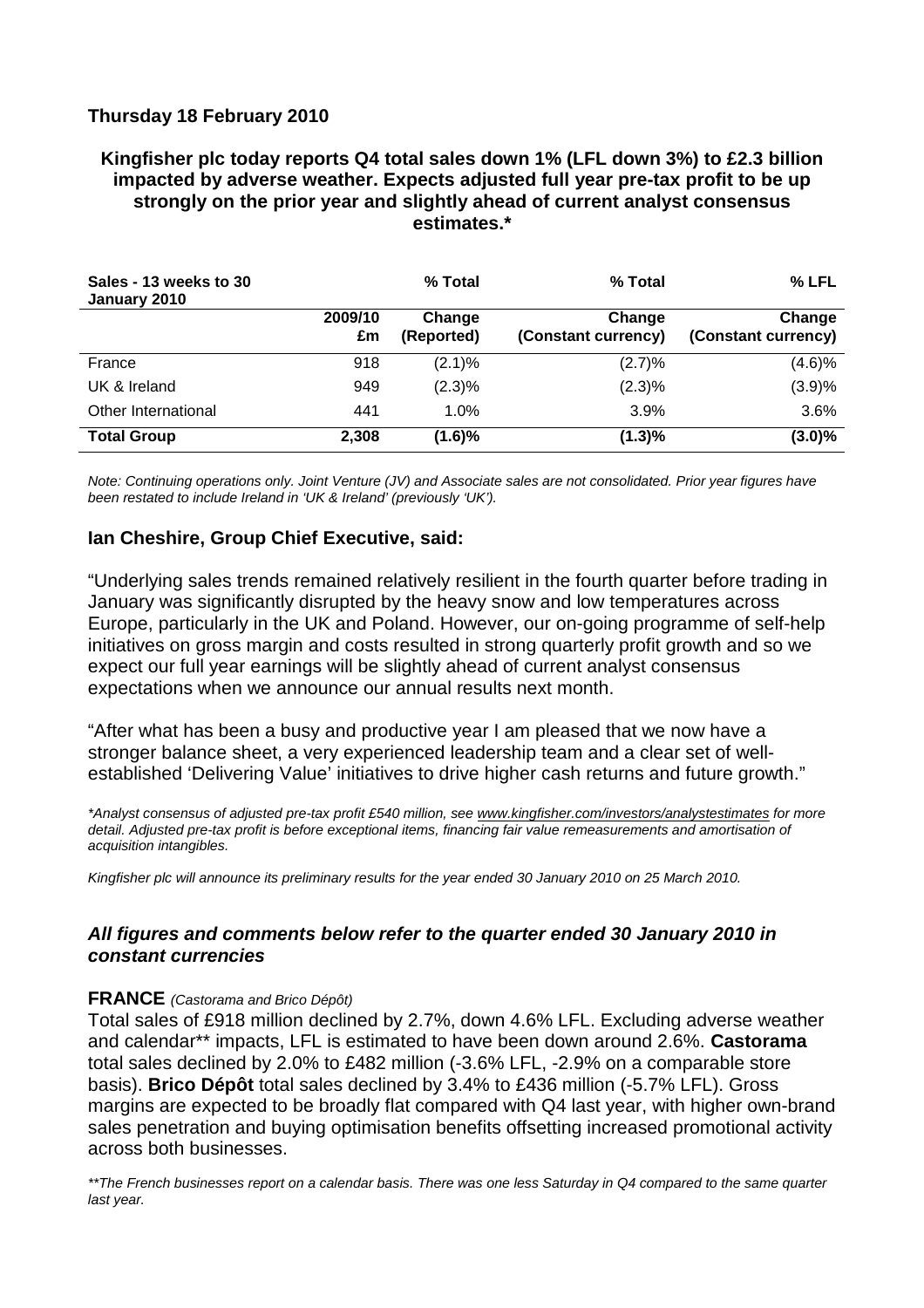#### **UK** (B&Q in the UK & Ireland and Screwfix)

**B&Q** total sales declined by 1.6% to £836 million (-3.5% LFL) reflecting exceptional adverse weather in January with all categories displaying similar trends. Prior to the adverse weather, LFL was slightly up. Gross margins are expected to be strongly up reflecting reduced promotional activity compared to Q4 last year, better sales of higher margin products and continued shrinkage reduction and supply chain cost efficiencies. **Screwfix** continued to limit the impact of a challenging trade market with total sales declining 1.4% to £113 million, supported by the continued roll-out of trade counters.

#### **OTHER INTERNATIONAL** (Poland, China, Spain and Russia)

In Eastern Europe **Poland** delivered flat total sales of £225 million, down 4.7% LFL, having been significantly impacted by adverse weather. Total sales in **Russia** grew 15.5% to £45 million and in **Spain** by 15.9% to £44 million. In **China** total sales grew 3.3% to £127 million despite there being 20 fewer stores now trading compared to Q4 last year. LFLs were up 29.2%, down 31.2% in Q4 last year. A much stronger housing market in most regions also drove customer demand for home improvement.

| <b>Sales</b>            |               | % Total              | % Total                       | % LFL                         |
|-------------------------|---------------|----------------------|-------------------------------|-------------------------------|
|                         | 2009/10<br>£m | Change<br>(Reported) | Change<br>(Constant currency) | Change<br>(Constant currency) |
| France (1)              | 4.242         | 9.1%                 | $(0.6)$ %                     | (3.4)%                        |
| UK & Ireland $(2)$      | 4,442         | 1.4%                 | 1.2%                          | (0.1)%                        |
| Other International (3) | 1.819         | 3.5%                 | 5.1%                          | (0.2)%                        |
| <b>Total Group</b>      | 10,503        | 4.8%                 | 1.1%                          | (1.5)%                        |

For the year ended 30 January 2010

Note: Continuing operations only. Joint Venture (JV) and Associate sales are not consolidated.

- (1) Castorama and Brico Dépôt.
- (2) B&Q in the UK & Ireland and Screwfix. Prior year figures include the now ceased Trade Depot trial and have been restated to include Ireland.
- (3) Poland, China, Spain and Russia.

2009/10: £1 = 1.13 euro (2008/09: £1 = 1.24 euro) 2009/10: £1 = 4.86 Polish zloty (2008/09: £1 = 4.39 Polish zloty) 2009/10: £1 = 10.79 Chinese renminbi (2008/09: £1 = 12.51 Chinese renminbi)

**Delivering Value** – our seven key steps to delivering a step-change in shareholder value:

- 1. Driving up B&Q UK's profit
- 2. Exploiting our UK Trade opportunity
- 3. Expanding our total French business
- 4. Rolling out in Eastern Europe
- 5. Turning around B&Q China
- 6. Growing Group sourcing
- 7. Reducing working capital